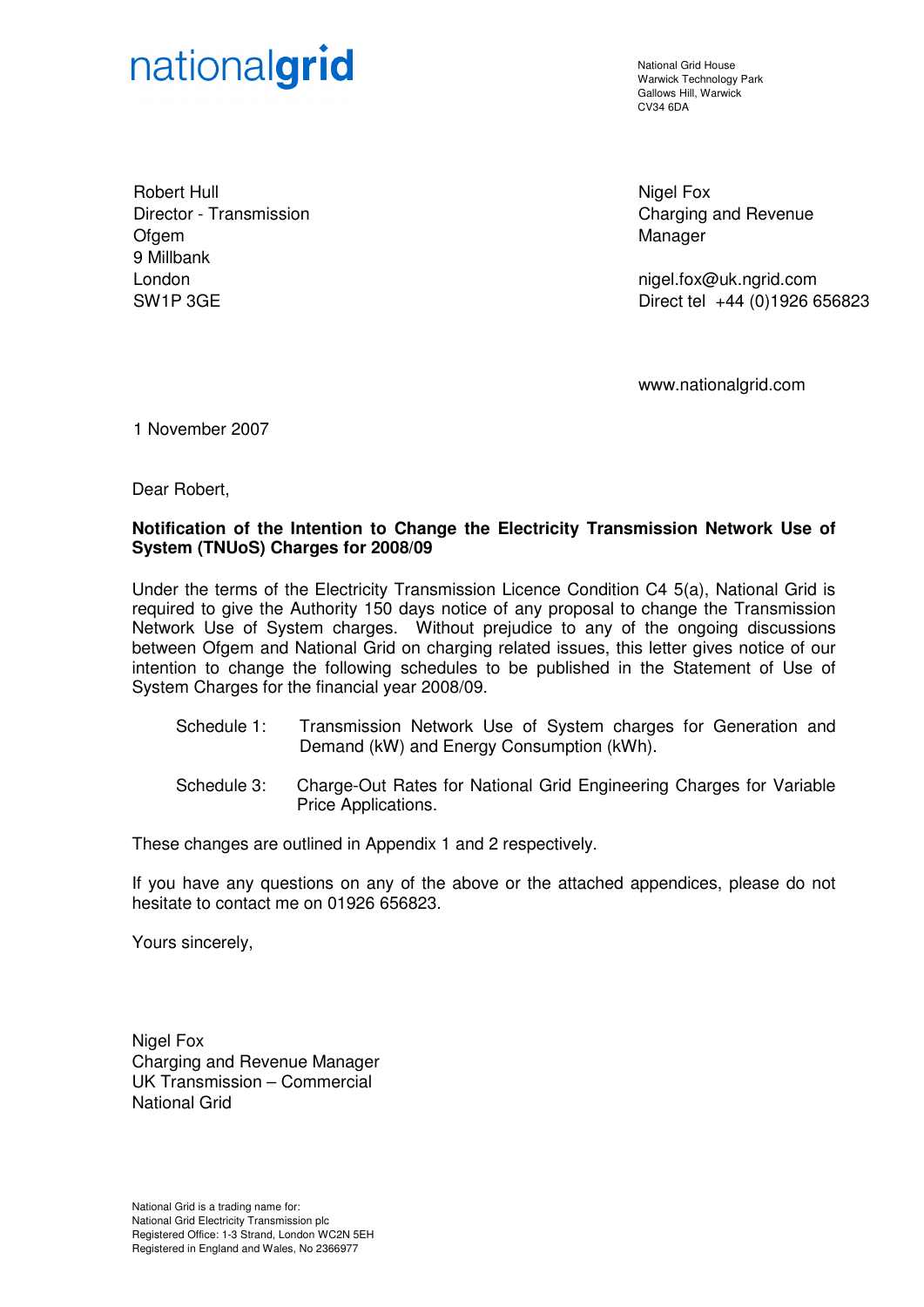#### **Notification of the Intention to Change Transmission Network Use of System Charges for 2008/09**

#### **Appendix 1**

The Statement of the Use of System Charging Methodology (Chapter 1) outlines the principles and methodology upon which National Grid recovers allowed revenue via the application of a tariff for Transmission Network Use of System (TNUoS) charges. National Grid intends to amend the TNUoS tariffs with effect from 1<sup>st</sup> April 2008 for the financial year 2008/09.

The factors that affect the level of TNUoS charges from year to year include the forecast level of peak demand on the system, the allowed revenue formula (including the effect of any under/over recovery from the previous year), the expansion constant, changes in the transmission network, and changes in the pattern of generation capacity and demand.

In addition to these factors the Use of System Charging Methodology is subject to change according to its modification process set-out in National Grid's Transmission Licence. National Grid is about to consult users on one such modification proposal, GB ECM-09. If implemented, this proposal would provide a discounted TNUoS tariffs to users that had elected single circuit connections under the design variation provisions of the GB Security and Quality of Supply Standards. The implementation of this proposal is still subject to the Authority's power of veto. It is our intention that this modification should be implemented from 1 April 2008. However, if this modification is deemed "important" and is therefore subject to an impact assessment, the achievement of this date would be dependent on the Authority's agreement to a shorter notice period of charges to users than that normally required by the CUSC.

There is a possibility that the TNUoS tariffs for April 2008 could be affected by the implementation of any further Charging Methodology proposals, BSC or CUSC amendments raised following the submission of this notification, if proposed for implementation before April 2008.

It is our intention to publish the revised Statement of Use of System Charges (containing the TNUoS tariffs) in January 2008 in line with our CUSC obligations.